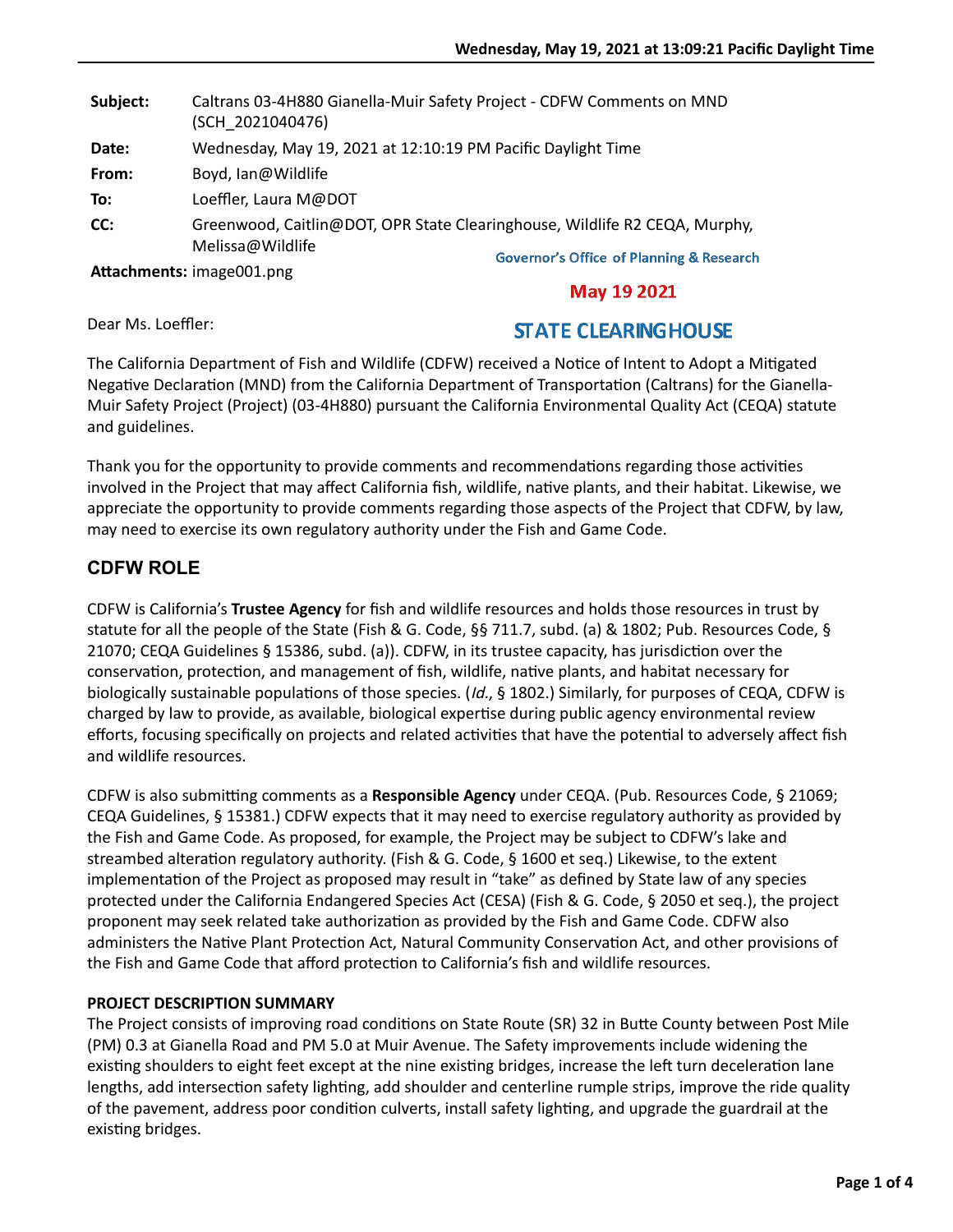#### **COMMENTS AND RECOMMENDATIONS**

CDFW offers the comments and recommendations below to assist Caltrans in adequately identifying and, where appropriate, mitigating the Project's significant, or potentially significant, direct, and indirect impacts on fish and wildlife (biological) resources.

**Comment 1:** Discussion of Environmental Evaluation Question 2.6 – Biological Resources a) – The MND analyzes the potential for impacts for two bird species western yellow-billed cuckoo (WYBC) (Coccyzus americanus) and cliff swallow (Petrochelidon pyrrhonota), but does not consider other bird species that occur in the Sacramento River corridor and may utilize riparian habitat in the Project Area for foraging or nesting such as bank swallow (Riparia riparia) or Swainson's hawk (Buteo swainsoni). CDFW recommends that Caltrans consider Fish and Game Codes 3503, 3503.5, and 3515, which provide protection to nongame birds, migratory birds, birds of prey, their nests, and eggs. Potential habitat for nesting birds and birds of prey is present within the Project area. Therefore, the proposed Project should disclose all potential activities that may incur a direct or indirect take to nongame nesting birds within the Project footprint and its close vicinity. Appropriate avoidance, minimization, and/or mitigation measures to avoid take should be included in the environmental document. Measures to avoid the impacts should include species specific work windows, biological monitoring, installation of noise attenuation barriers, etc. CDFW does not recommend the MND rely on Caltrans' 2018 Standard Specifications, Section 14-6.03B for the protection of bird species, but rather utilize recommendations in the following paragraph.

To minimize the potential for nest disturbance, CDFW recommends that nesting surveys be conducted within a minimum of 500 feet of the Project site, and  $\frac{1}{4}$ -mile for birds of prey, if project activities will be conducted between February 1 and August 31. Surveys should be conducted no more than 14 days prior to the start of project activities, and repeated if project activity is paused for 14 days or longer. If a nest is found or nesting/breeding activity is observed, CDFW recommends that the surveying biologist establish a suitable buffer based on the species and specific circumstances. All measures to protect nesting birds should be performance-based. While some birds may tolerate disturbance within 250 feet of construction activities, other birds may have a different disturbance threshold and "take" could occur if the temporary disturbance buffers are not designed to reduce stress to that individual pair. CDFW recommends including performancebased protection measures for avoiding all nests protected under the Migratory Bird Treaty Act and Fish and Game Code. A 250-foot exclusion buffer may be sufficient; however, that buffer may need to be increased based on the birds' tolerance level to the disturbance.

**Comment 2:** Discussion of Environmental Evaluation Question 2.6 – Biological Resources a), Yellow Billed  $Cuckoo$  – The MND proposes that if WYBC are detected within the construction zone, the U.S. Fish and Wildlife Service (USFWS) will be notified. WYBC is not only federally-listed as threatened, but also state-listed as endangered. If in the event a WYBC is detected in the construction zone, CDFW recommends that Caltrans cease all construction activities, notify CDFW (in addition to the USFWS), consult a designated biologist experienced with WYBC to develop a non-disturbance buffer, and if necessary, comply with CESA.

**Comment 3:** Environmental Setting, Swallow and Bats and Discussion of Environmental Evaluation Question 2.6 – Biological Resources a), Bats – The MND acknowledges that the Pine Creek Lagoon Bridge contains 60 to 100 Mexican free-tailed bats. However, the MND also states that the work around the bridge where the bats are located will not affect the bats utilizing the bridge without providing specific reasoning for this justification. CDFW recommends the MND include avoidance and minimization measures for bats and include a habitat assessment to be performed by a biologist with expertise and experience with bats and their habitat for all bridges and associated riparian vegetation proposed to be removed. The minimum qualifications for the biologist should include at least three years of experience in conducting bat habitat assessments, night-time emergence surveys, and acoustic monitoring. The bat biologist should have adequate experience identifying local bat species (visual and acoustic identification), type of habitat, and differences in roosting behavior and types (i.e., day, night, maternity). Bats should not be disturbed without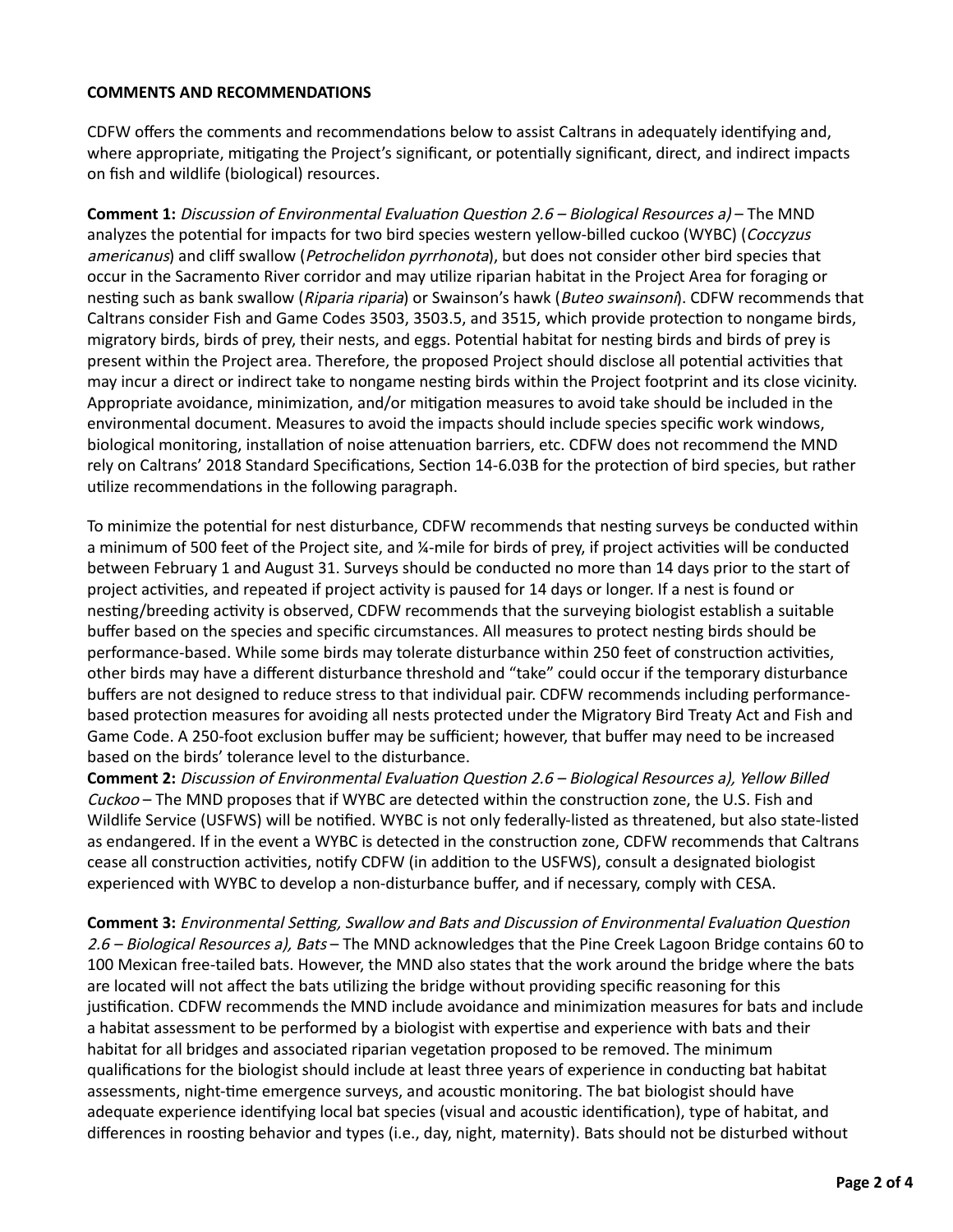an experienced biologist overseeing avoidance and minimizations measures designed to protect roosting bats. If temporary exclusionary devices are determined to be necessary by the bat biologist, they should be implemented prior to the project impacts and disturbance occurring during the period of March 1 to April 15 or August 31 to October 15. Potential avoidance efforts may include exclusionary blocking or filling potential roosting cavities with foam or steel wool, visual monitoring, and staging project work to avoid bats. If bats are known to use the bridge structure, exclusion netting should not be used.

**Comment 4:** Lake and Streambed Alteration – Section 1.4 Permits and Approval Needed, Table 1, does not include any permits or authorizations required by CDFW. However, Section 1.2 Project Description, Alternative 1: Build Alternative, describes extending existing concrete box culverts and corrugated metal pipes (CMP) (improvement number 7) and replacing existing 18-inch CMP culverts with new 24-inch CMP culverts if shoulder widening results in culvert lengths exceeding 100 feet in length (improvement number 15). Furthermore, the discussion in Section 2.6 Biological Resources, Wetlands and Other Waters, describes the environmental setting regarding three primary drainages that the Project crosses: Pine Creek, Rock Creek, and Mud Creek. Although in-water work is not proposed for this Project, Notification to CDFW is required, pursuant to Fish and Game Code section 1602 if a project proposes activities that will substantially divert or obstruct the natural flow of water; substantially change or use any material from the bed, channel or bank of any river, stream, or lake; or deposit or dispose of debris, waste, or other material containing crumbled, flaked, or ground pavement where it may pass into any river, stream, or lake. The Project proposes to remove (permanently impact) 0.75 acre of riparian habitat on the west bank of Pine Creek, which would result in a substantial change to the bed, bank, or channel. In addition to the requirement for Notification, CDFW recommends Caltrans to consider any grading, excavation, trenching, paving, and/or railing replacements on or adjacent to the existing bridges be included in a Lake and Streambed Alteration Notification due to the potential for material associated with those activities potentially passing into waters of the state.

The locations of the proposed culvert replacement and the purpose of riparian vegetation removal are not clearly identified in the MND. The layouts of proposed work in Appendix B of the MND do not provide coordinates for box culverts or CMPs that are proposed for improvements. CDFW recommends the MND clearly describe the project activities in detail and their associated impacts. In addition, the MND should include appropriate detailed exhibits disclosing the Project area including permanent impact areas, as well as temporary impacted areas such as equipment staging areas, spoils areas, adjacent infrastructure development, staging areas, and access haul roads.

Section 1.5 Standard Measures and Best Management Practices Included in All Alternatives, Water Quality and Stormwater Runoff, WQ-1 states that construction would likely require the following temporary construction site BMPs:

- Water would be removed by means of dewatering the individual pipe piles or cofferdams.
- $\bullet$  Water generated from the dewatering operations would be trucked off-site to an appropriate facility or treated and used on-site for dust control and/or discharged to an infiltration basin or used to irrigate agricultural lands.

CDFW recommends that these activities be clarified in the MND as to the location where and for what parts of the Project these would be needed for. If these activities take place within a stream, river, or lake, they will be subject to Fish and Game Code 1602 and would require Notification.

**Comment 5:** Discussion of Environmental Evaluation Question 2.6 – Biological Resources b) and Mitigation Measures – As previously mentioned in Comment 4, the MND describes approximately 0.75 acre of riparian habitat on the west bank of Pine Creek will be permanently impacted. However, the only riparian habitat proposed for mitigation in the Mitigation Measures is described in association with valley elderberry longhorn beetle (*Desmocerus californicus dimorphus*) (VELB) habitat (0.0574 acre). CDFW recommends